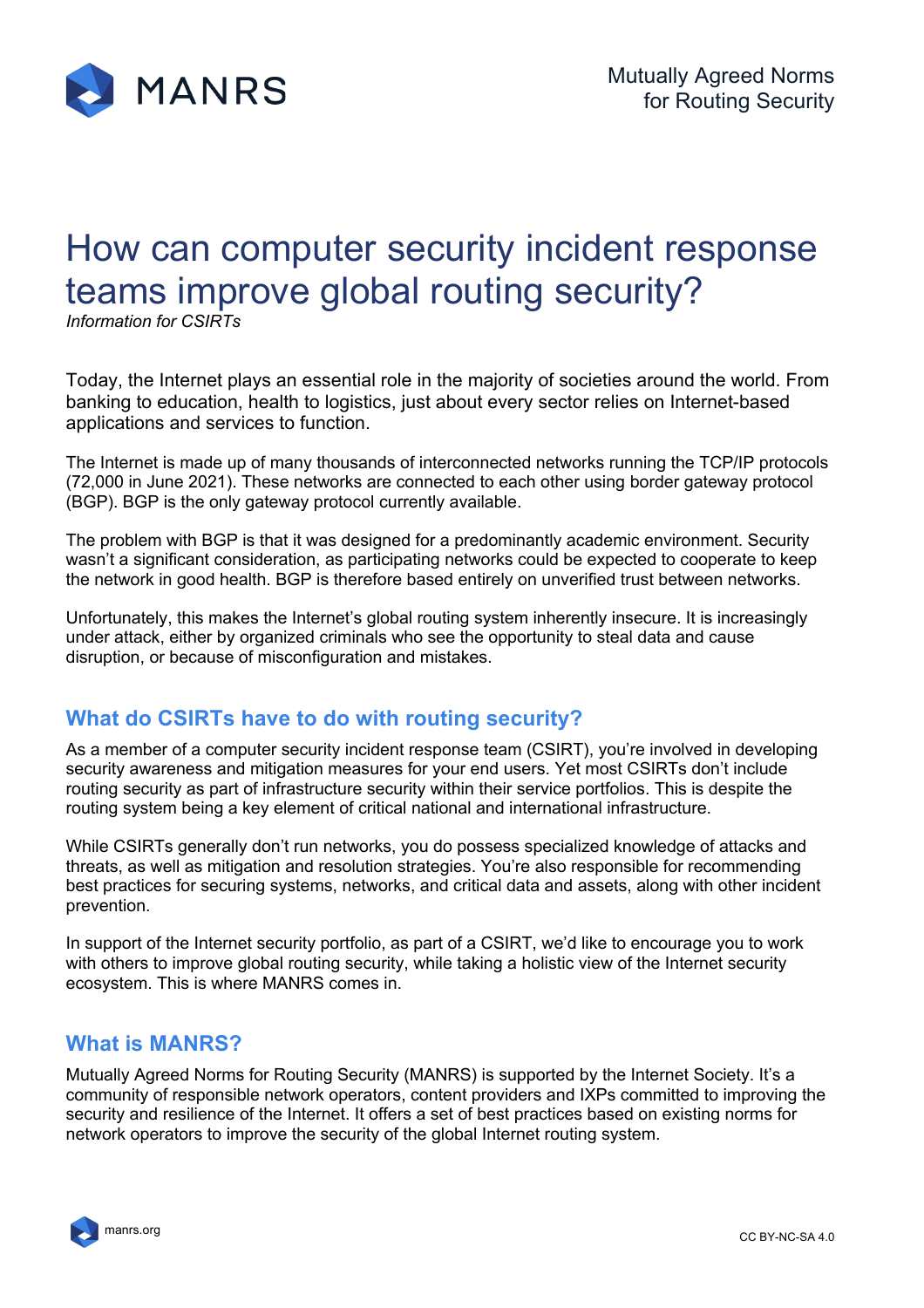By choosing service providers that are MANRS compliant, organizations can both help improve their network and encourage other providers into improving their infrastructure.

MANRS defines four simple but concrete actions for network operators to implement to greatly improve Internet security and reliability. These include:

- 1. **Filtering** defining a clear routing policy and implementing a system to ensure that announcements to adjacent networks are correct.
- 2. **Anti-spoofing** enabling source address validation (SAV) and implementing anti-spoofing to prevent packets with incorrect source IP addresses from entering and leaving the network.
- 3. **Coordination** maintaining globally accessible up-to-date contact information to assist with incident response.
- 4. **Global validation** publishing data that enables other stakeholders to validate routing information on a global scale.

The MANRS actions define outcomes rather than specific methods. This allows implementation to change with technology and helps establish the MANRS actions as best practice.

#### **Why does MANRS matter?**

In 2020, there were a total of 3,873 major network incidents that involved border gateway protocol (BGP) related attacks. Of these, 64% were hijacks and the rest were route leaks.



In 2019, there were 4,232 major network incidents that involved BGP, of which:

- 3.8% of all networks were affected by a routing incident
- 2% of all networks were responsible for the 4,232 routing security incidents.

These incidents can:

- create a serious strain on infrastructure
- result in dropped traffic
- allow for unauthorized inspection of traffic
- be used to perform Denial of Service (DoS) attacks.

#### **Routing incidents cause real-world problems**

In July 2020, there were two significant routing incidents in the global BGP routing system<sup>2</sup>, impacting more than 1,500 networks worldwide. This highlighted the need for network operators to implement good routing security practices. These incidents impacted major North American network providers including TWC, Rogers and Charter, among others<sup>3</sup>.